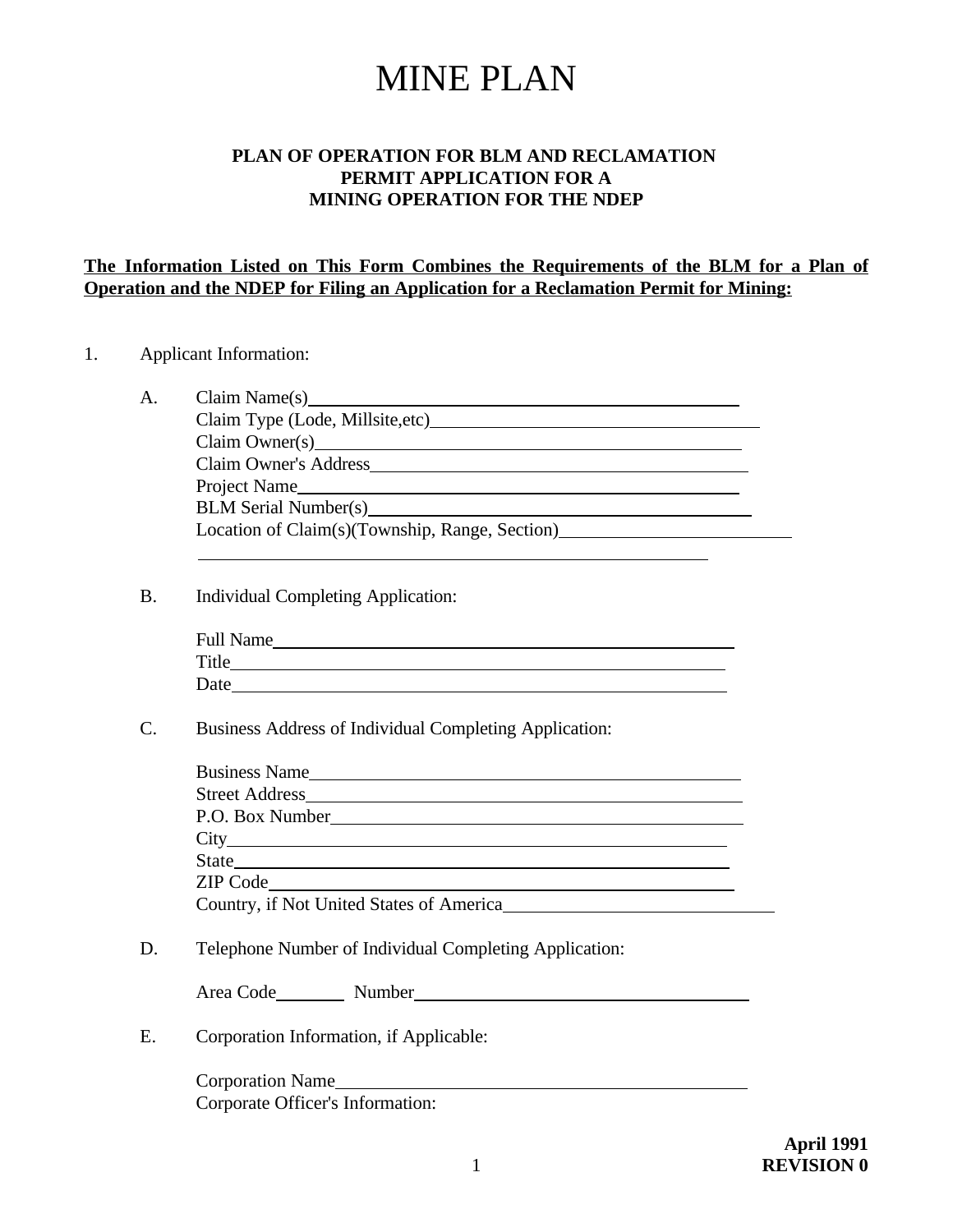| <b>President Information:</b> |
|-------------------------------|
| Full Name                     |
|                               |
| P.O. Box                      |
|                               |
|                               |
|                               |
| Country, if Not U.S.A.        |
| Telephone Number:             |
| Area Code Number              |
|                               |

| <b>Treasurer Information:</b> |  |           |  |  |  |
|-------------------------------|--|-----------|--|--|--|
|                               |  | Full Name |  |  |  |
| Street Address                |  |           |  |  |  |
| P.O. Box                      |  |           |  |  |  |
|                               |  |           |  |  |  |
|                               |  |           |  |  |  |
|                               |  |           |  |  |  |
| Country, if Not U.S.A         |  |           |  |  |  |
| Telephone Number:             |  |           |  |  |  |
| Area Code Number              |  |           |  |  |  |

| <b>Secretary Information:</b> |  |  |  |  |  |
|-------------------------------|--|--|--|--|--|
| Full Name                     |  |  |  |  |  |
|                               |  |  |  |  |  |
| P.O. Box                      |  |  |  |  |  |
| $\text{City}\_$               |  |  |  |  |  |
|                               |  |  |  |  |  |
|                               |  |  |  |  |  |
|                               |  |  |  |  |  |
| Telephone Number:             |  |  |  |  |  |
|                               |  |  |  |  |  |

| Nevada Registered Resident Agent Information: |  |  |  |  |  |  |
|-----------------------------------------------|--|--|--|--|--|--|
|                                               |  |  |  |  |  |  |
|                                               |  |  |  |  |  |  |
| P.O. Box                                      |  |  |  |  |  |  |
| $\text{City}\_$                               |  |  |  |  |  |  |
|                                               |  |  |  |  |  |  |
|                                               |  |  |  |  |  |  |
| Telephone Number:                             |  |  |  |  |  |  |
|                                               |  |  |  |  |  |  |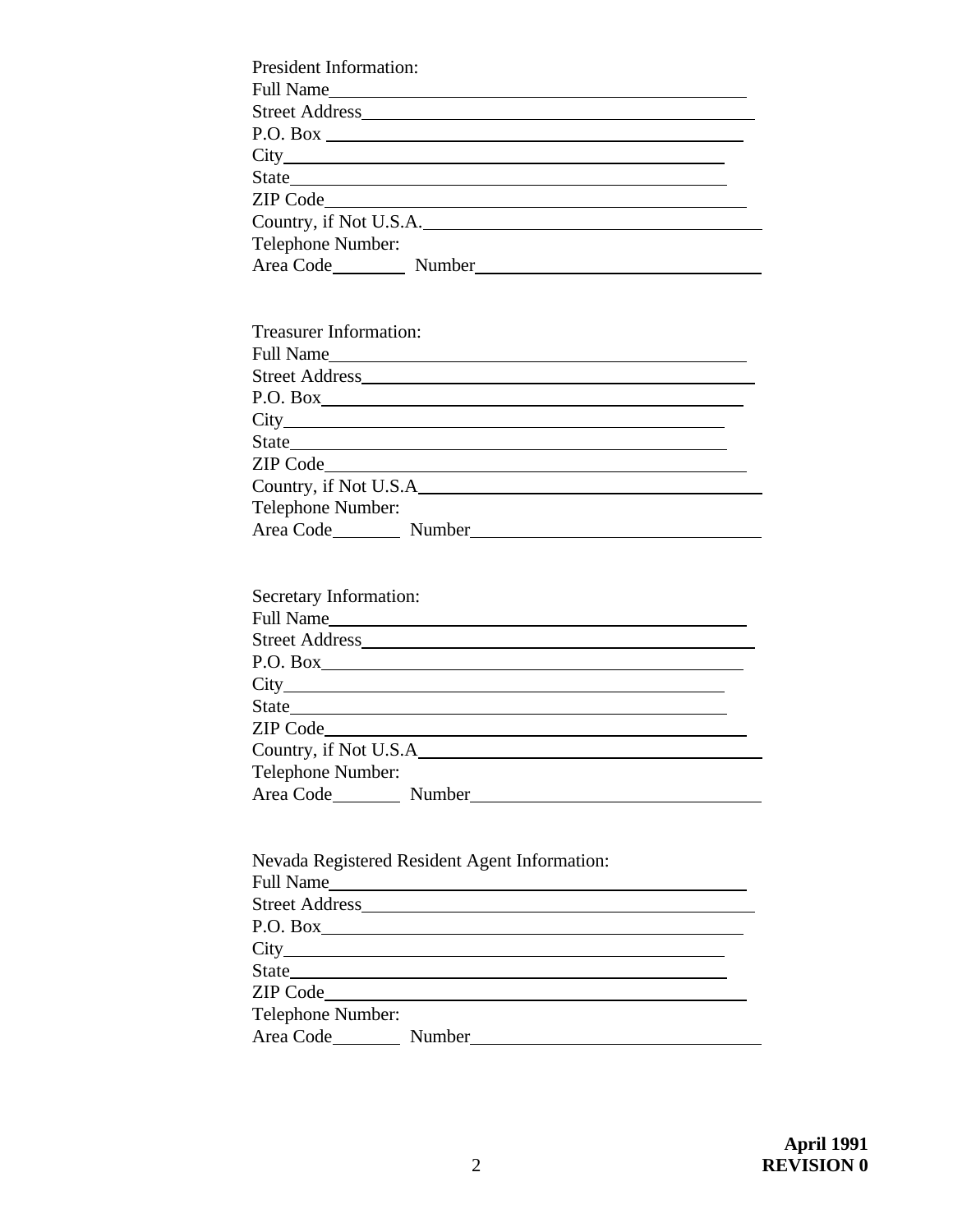F. Partnership Information, if Applicable:

| Name of Partnership                                                                                                                                                                                                            |
|--------------------------------------------------------------------------------------------------------------------------------------------------------------------------------------------------------------------------------|
| Type of Partnership:                                                                                                                                                                                                           |
| Limited:                                                                                                                                                                                                                       |
| <b>General Partnership</b>                                                                                                                                                                                                     |
| Principal Partner Information:                                                                                                                                                                                                 |
| Full Name                                                                                                                                                                                                                      |
|                                                                                                                                                                                                                                |
| P.O. Box                                                                                                                                                                                                                       |
|                                                                                                                                                                                                                                |
|                                                                                                                                                                                                                                |
|                                                                                                                                                                                                                                |
| Country, if Not U.S.A.                                                                                                                                                                                                         |
| Telephone Number:                                                                                                                                                                                                              |
| Area Code Number                                                                                                                                                                                                               |
| Registered Resident Agent Information:                                                                                                                                                                                         |
| Full Name                                                                                                                                                                                                                      |
|                                                                                                                                                                                                                                |
| P.O. Box                                                                                                                                                                                                                       |
|                                                                                                                                                                                                                                |
|                                                                                                                                                                                                                                |
|                                                                                                                                                                                                                                |
| Telephone Number:                                                                                                                                                                                                              |
| Area Code Number Number                                                                                                                                                                                                        |
| Authorized Field Representative Information:                                                                                                                                                                                   |
| Full Name                                                                                                                                                                                                                      |
|                                                                                                                                                                                                                                |
|                                                                                                                                                                                                                                |
|                                                                                                                                                                                                                                |
|                                                                                                                                                                                                                                |
| ZIP Code and the contract of the contract of the contract of the contract of the contract of the contract of the contract of the contract of the contract of the contract of the contract of the contract of the contract of t |
| Telephone Number:                                                                                                                                                                                                              |
| Area Code Number                                                                                                                                                                                                               |

Note: A Signed Authorization Must be Attached which Gives the Field Representative Authority to Act on Behalf of the Operator.

### 2. Operating Plan:

- A. Provide a Topographic Map(s) depicting;
	- a. Boundaries of the Area of Operation;
	- b. Surface Ownership Within the Area of Operation;
		- aa. Private;
		- bb. BLM;
		- cc. USFS;
		- dd. State;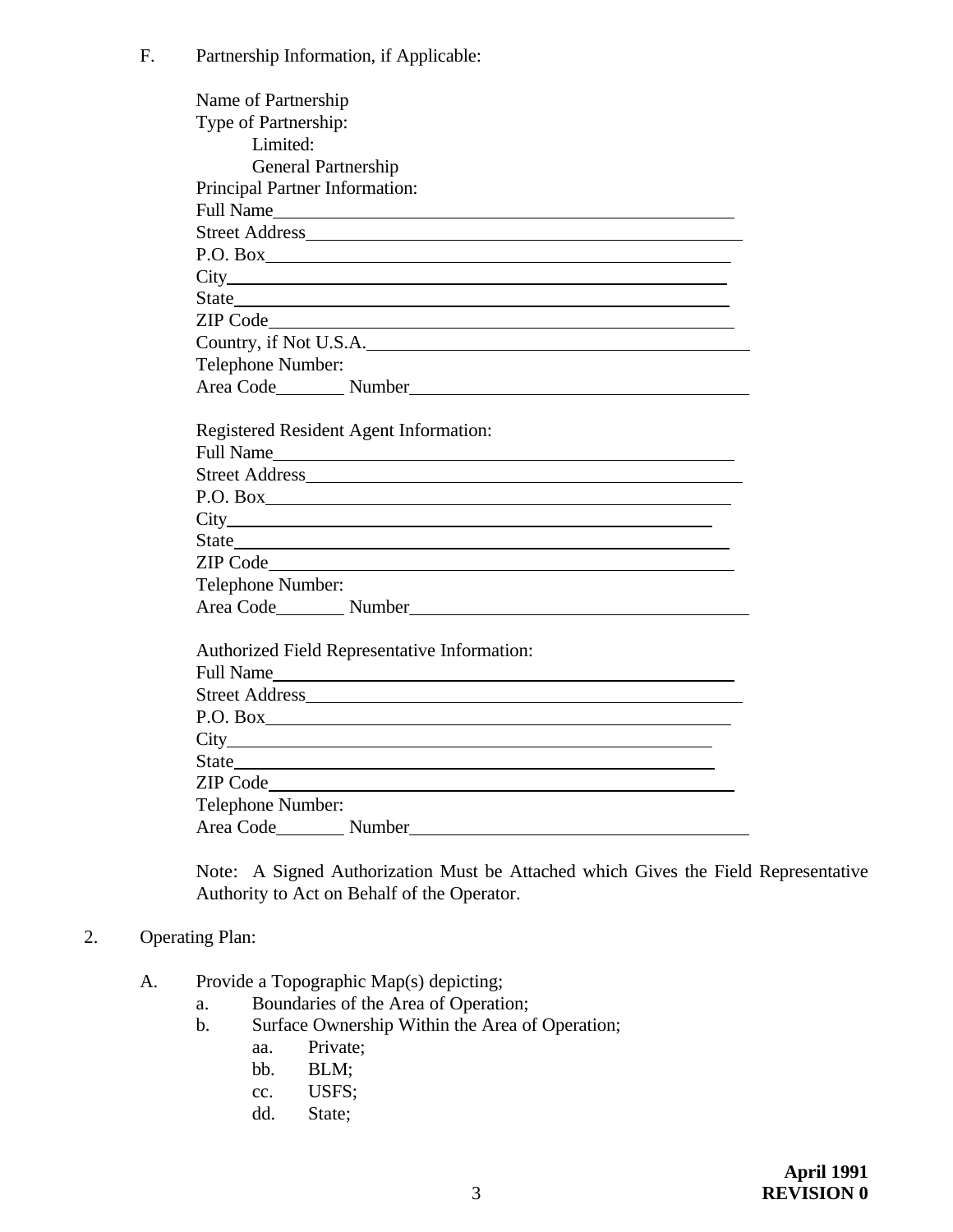- c. Description of Areas to be Disturbed Showing Location and Layout of the Area of Operation. Include Names and Locations of any Streams, Creeks, and Springs. Describe and Explain on the Map the Type of Operation, Method or Techniques you Propose (Example: Drilling, Open Pit Mining, Dredging, Milling, Include Locations, Capacity, Size and Amounts). Show on the Map and Describe the Size and Kind of all Surface Disturbances, such as Trenches, Pits, settling Ponds, Stream Channel and Runoff Diversions, Waste Dumps, Drill Pads, Tailings Impoundments, Leach Pads, Buildings and Facilities.
- d. Areas Disturbed by Previous Operator and Inactive. Provide a map showing the Claim or Project Boundaries and All Access Needs, on and off the Claim or Project. Specify what Existing Roads will be Used, Where Maintenance or Reconstruction is Proposed and where any new Construction is Necessary. For new Construction, Include Construction Specifications such as Widths, Grades, and Lengths. Show Location and Size of Culverts. Describe Maintenance Plans. Describe the Type and Size of Vehicles and Equipment that will be Traveling the Access Routes.
- e. Areas Disturbed by Current Operator Prior to January 1, 1981 and Inactive;
- f. Areas Disturbed by Current Operator Prior to January 1, 1981 and Still Active;
- g. Disturbed by Current Operator After January 1, 1981, But Prior to October 1, 1990 and Inactive;
- h. Disturbed by Current Operator After January 1, 1981, But Prior to October 1, 1990 and Active;
- i. Areas Which Are Active on or After October 1, 1990;
- j. Location of Access Roads Existing Prior to January 1, 1981;
- k. Location of Any Surface Water Bodies Within One-half Mile Down Gradient of the Disturbance;
- B. Provide an Estimate of the Acreage of the Proposed Disturbance(s); Public Land; Private and/or State Land
- 3. Reclamation Plan:
	- A. Provide a Written Description of the Measures to be Taken to Prevent Unnecessary or Undue Degradation and the Proposed Activities for Reclamation to be Undertaken During and After Completion of the Mining Operation. The Items in the Attached Mine Plan of Operations - Reclamation Bond Checklist must be completed, as Applicable.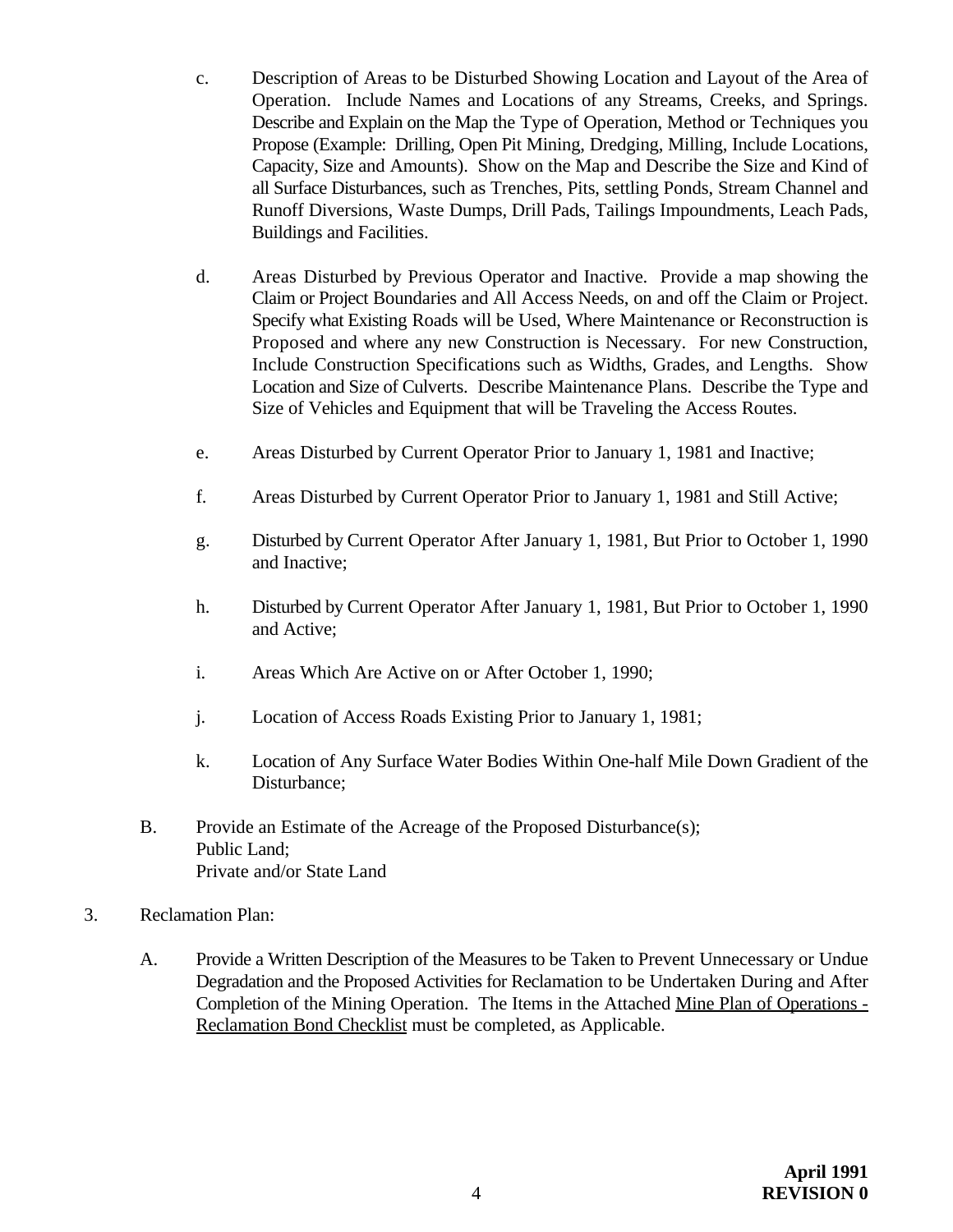- B. Provide a Description of Other Reclamation Activities to be performed, such as Reclamation of Historic Disturbances (Not part of Cost Estimate Calculation) if Applicable; Public Land; Private and/or State Land;
- C. Provide a Proposed Schedule of the Time for Initiation and Completion of Activities for Reclamation and Initiation of Surface Disturbance Activities;
- D. Provide a Description of the Proposed Productive Post-mining Land Use;
- E. Provide a Contour map of the Post-mining Topography (at a scale which provides sufficient detail);
- F. Provide the Technical Criteria Used to Determine the Final Gradient and Stability of Slopes Created or Affected by the Mining Operation;
- G. Provide the Proposed Methods to be Used in Reclaiming Any Impoundments Used During the Operation;
	- a. Regrading to Promote Runoff and Reduce Infiltration;
	- b. Covering with Waste Rock, Topsoil or Growth Medium;
	- c. Revegetation;
	- d. Diverting Run-on;
- H. Provide the Proposed Methods to be Used in Reclaiming Any Waste and Development Rock Piles;
	- a. Regrading to Round Off Sharp Edges, Enhance the Stability, Reduce Susceptibility to Erosion and Facilitate Efforts for Revegetation;
	- b. Revegetation;
	- c. Diverting Run-on;
- I. Provide the Proposed Methods to be Used in Reclaiming any Dams for Tailings Ponds by;
	- a. Covering with Waste Rock, Topsoil or Growth Medium;
	- b. Revegetation;
	- c. Rendering the Dam Incapable of Storing any Mobile Fluid in a Quantity Which Could Pose a Threat to the Stability of the Dam or to Public Safety;
	- d. If Applicable, Water Treatment Plants and Overflow Basins (Applicable Water Quality Permit May be Referenced);
- J. Provide the Proposed Methods to be Used in Reclaiming any Heaps From Leaching by;
	- a. Regrading to Enhance Structural Stability, Promote Run-off, Reduce Infiltration and Control Erosion;
	- b. Covering with Waste Rock, Topsoil, or Growth Medium;
	- c. Revegetation;
	- d. Soil Stabilization;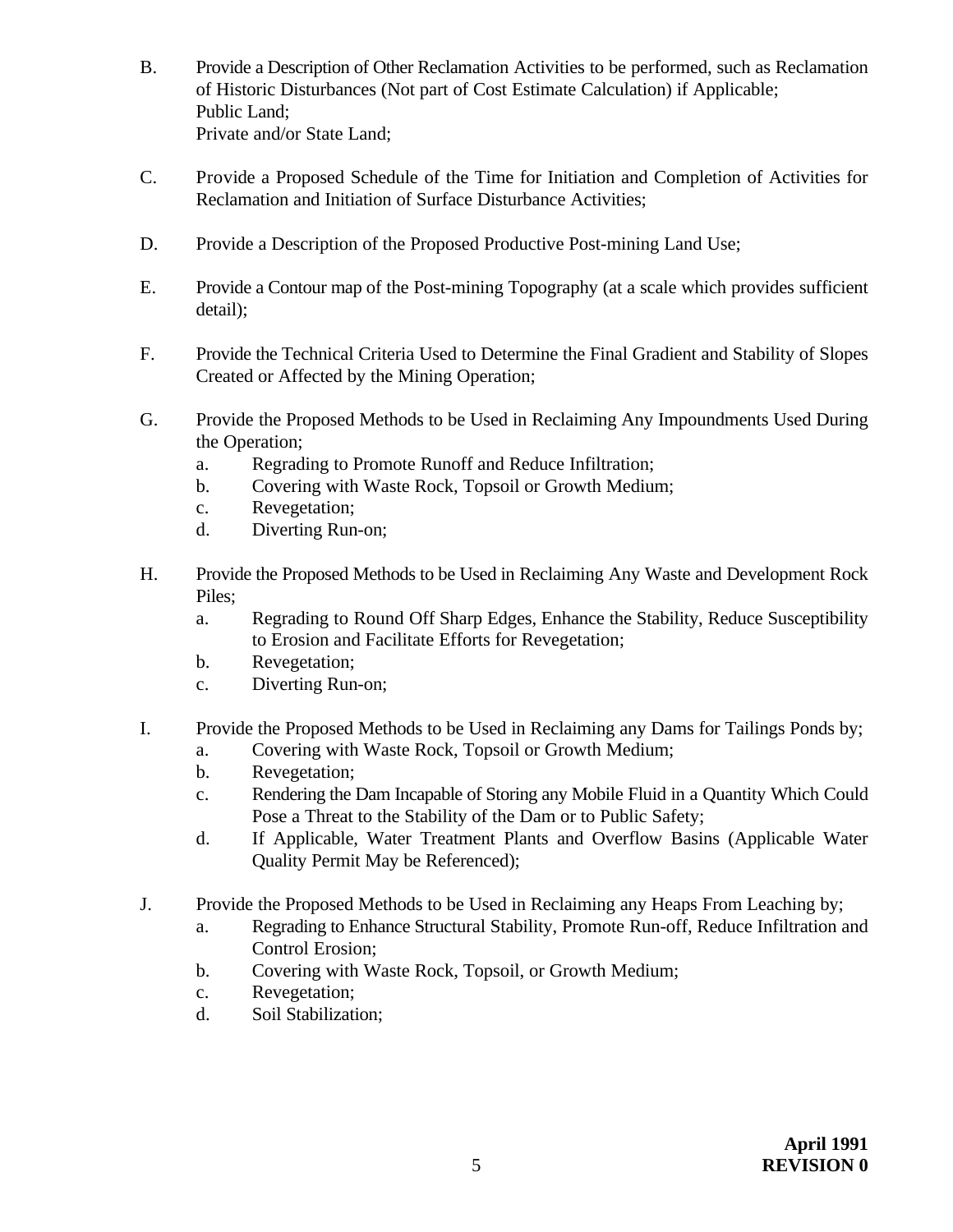- e. Diverting Run-on;
- f. Cyanide Stabilization/Neutralization (Applicable Water Quality Permit May be Referenced);
- g. Treatments of Outflows, Residual Chemicals or Fluids in the Heaps (Applicable Water Quality Permit May be Referenced);
- K. Provide the Proposed Methods to Be Used in Reclaiming any Solution Ponds, Settling Ponds and Other Non-tailing impoundments by;
	- a. Backfilling and Regrading in Accordance with the Designated Post-Mining Land Use;
	- b. Restoring the Pre-disturbance Surface Water in Accordance with the Designated Post-Mining Land Use;
	- c. Cyanide Stabilization/Neutralization;
- L. Provide a Written Statement of any Constraints on the Estimated Time to Complete Reclamation Caused by the Residual Moisture Content or Physical or Chemical Qualities of Impoundments;
- M. Provide a Written Description of the Proposed Reclamation Techniques and Locations of the Following Road Features, if Applicable;
	- a. Recontouring or Regrading to Round Off, Cut and Fill Slopes to the Original Contour or to Approximate the Form of the Land before Disturbance;
	- b. Removing Culverts;
	- c. Ripping/Scarifying;
	- d. Waterbars;
	- e. Revegetation;
	- f. Restoring or Stabilizing Drainage Areas or Streambeds;
	- g. Other Road Reclamation Activities.
- N. Provide a Description of the Measures Used to Minimize Loading of Sediment to Surface Waters During Operation and, During and After Reclamation, if Applicable;
- O. Provide a Description of the Proposed Disposition of Buildings, Equipment, Piping, Scrap, Reagents, Equipment, and Other Hazardous or Toxic Materials, if Applicable;
	- a. Demolishing to the Level of the Foundation and Burying the Demolished Items on the Site in Conformance with Applicable Solid Waste Disposal Requirements;
	- b. Salvaging and Sale;
	- c. Disposal Off of the Site in Conformance with Applicable Solid Waste Disposal Requirements;
	- d. Continuing Use in a Manner Consistent With the Post-mining Use of the Land;
- P. Provide a Description of Any Surface Facilities Such as Buildings or Roads Which will Not Be Subject to Reclamation to Achieve the Proposed Post-mining Use, if Applicable;
- Q. Provide a Description of the Methods to be Used in Reclaiming Any Open Pit Mines, if Appropriate, by;
	- a. Performing Activities that Will Provide for Public Safety;
	- b. Stabilizing Pit Walls or Rock Faces Where Required for Public Safety;
	- c. Constructing and Maintaining Berms, Fences or Other Means of Restricting Access;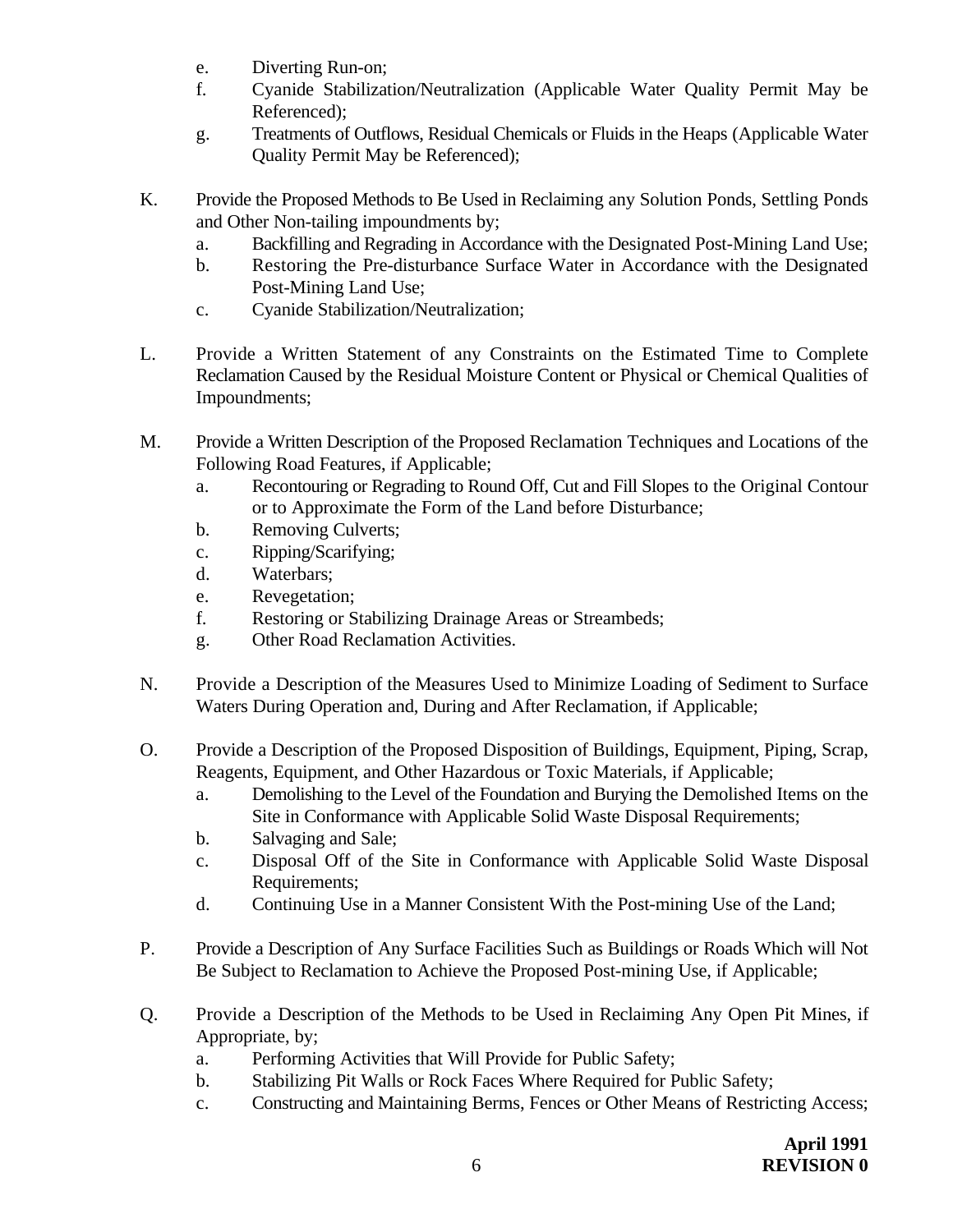- d. Creating a Lake for Recreational, Wildlife or Other Use;
- e. Revegetation;
- R. Provide a Description of the Methods to be Used in Reclaiming Underground Mines, if Appropriate by;
	- a. Sealing Shafts, Adits, Portals and Tunnels to Prevent Access;
	- b. Constructing and Maintaining Berms, Fences or Other Means of Restricting Access;
- S. Provide a Description of Any Necessary Monitoring and Maintenance of Fences, Signs, and Other Structures to be Performed by the Operator on the Reclaimed Land, if Applicable;
- T. Provide a Description of any Reclamation which is Necessary Because Instream Mining;
- U. Provide a Written Statement of the Effect that the Proposed Reclamation May Have on Future Mining in the Area;
- V. Provide a Description of Drill Hole Plugging Procedures in accordance with NRS 534.425 through 534.428, if Applicable;
- W. Provide a Description of Concurrent Reclamation, if Applicable;
- X. Provide a Description of Measures to be Taken During Extended Periods of Non-operation to Maintain the Area in a Safe and Clean Manner and to Reclaim the Land to Avoid Erosion and Other Adverse Impacts. If not Filed at the Time of Plan Submittal, this Information Shall be Filled whenever the Operator Anticipates a Period of Non-operation, if Applicable;
- 4. Provide a Statement That the Applicant Agrees to Assume Responsibility for the Reclamation of any Surface Area Affected by the Mining Operation:
- 5. Provide an Estimate of the Reclamation Cost, based on:
	- A. The Cost of Equipment Rental, Operation and Labor Appropriate for the Geographic Area, or;
	- B. The Estimate of Cost from an Outside Contractor, or:
	- C. Any Other Method which is Acceptable to the Administrator, the Bureau of Land Management, the United States Forest Service or Another Federal Land Management Agency, if Appropriate;
	- D. Provide a Narrative Description of the Following Proposed Reclamation Activities, if Applicable;
		- a. Earthwork;
		- b. Revegetation;
		- c. Removal/Disposal/Salvage of Structures and Equipment;
		- d. Post Reclamation Maintenance;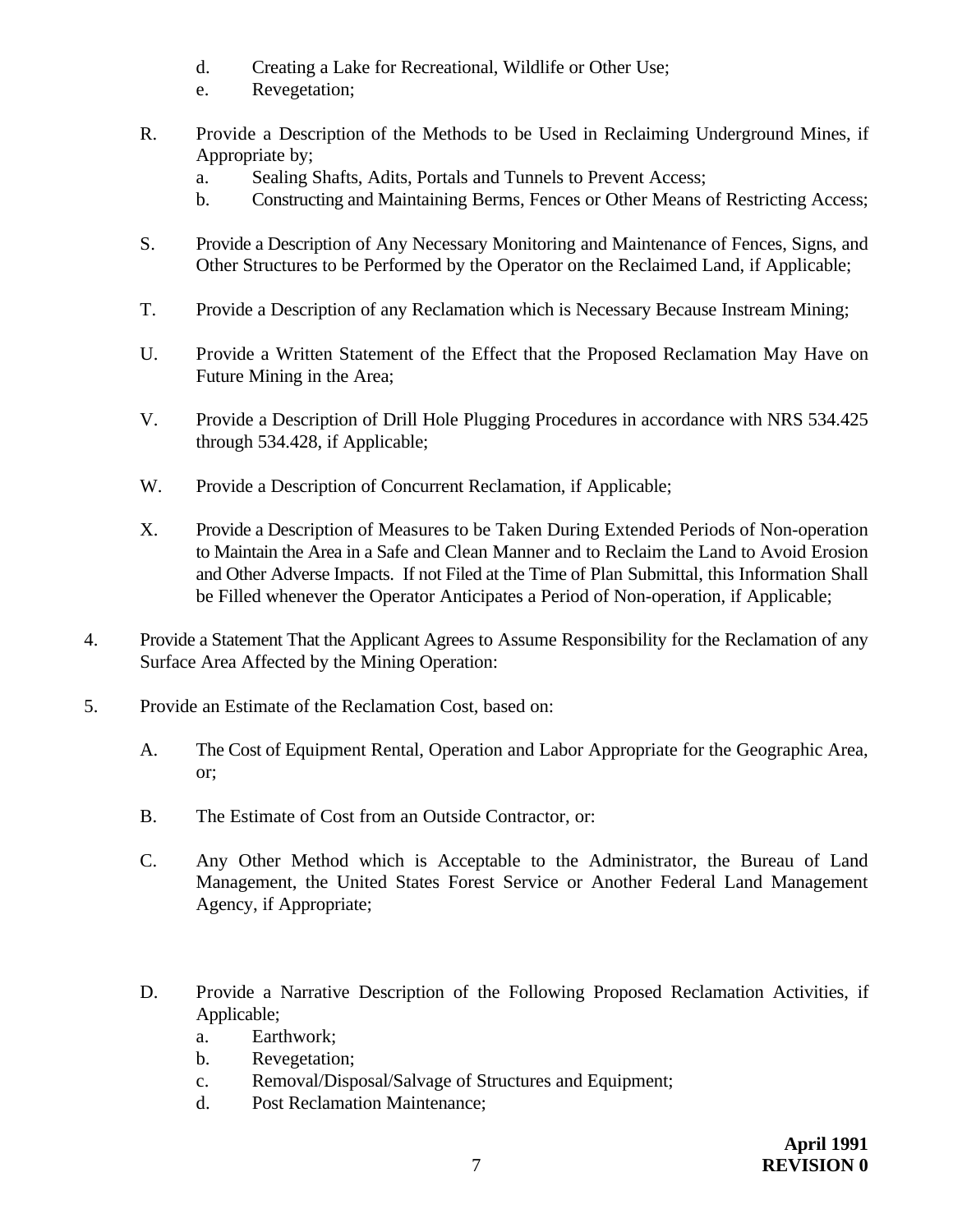- e. Equipment Mobilization/Demobilization;
- f. Cyanide Stabilization/Neutralization Measures, or Provide Reference to the Permit Issued Pursuant to NAC 445.242 through 445.24388;
- g. Agency Administrative/Management Costs;
- E. Provide a Reclamation Cost Estimate Submitted on NDEP Form or Equal:
- 6. Provide an Attached Permit Application Fee;

Provide the Following Application Fee Calculation for Affected and Unreclaimed Land included in the Plan for Reclamation.

 Acres of Public Land X \$1.50 = Acres of State and/or Private Land X \$2.50

TOTAL FEE =

Note: A check or money order representing the total amount of this calculated fee must be enclosed with the Permit Application which is submitted to NDEP. Make the Check or Money Order Payable to the State of Nevada, Division of Environmental Protection.

- 7. Provide A Written Statement Setting Forth the Effect that the Proposed Reclamation Will Have on Public Safety. (NAC Chapter 513 may be obtained from Nevada Department of Minerals which provides safety requirements for abandonment of mines):
- 8. Acknowledgements:
	- A. It is Understood that should the Nature of the Operation Change a Modified or Supplemental Plan of Operations and Reclamation may be Required.
	- B. It is Understood that Approval of this Plan of Operation and Reclamation does not Constitute: (1) Certification of Ownership to Any Person Named Herein; and (2) Recognition of the Validity of any Mining Claim Herein.
	- C. It is Understood that a Bond Equivalent to the Actual Cost of Performing the Agreed upon Reclamation Measures will be Required before this Plan can be approved. Bonding and Any Bond Reduction Amounts will be Set on a Site-Specific Basis by the Lead Agency in Coordination with the Cooperating Agencies.
	- D. It is Understood that Approval of this Plan does not Relieve me of my Responsibility to comply with any other Applicable State or Federal Laws, Rules or Regulations.
	- E. It is Understood that any Information Provided with this Plan that is Marked Confidential will be Treated by the Agency in Accordance with that Agency's Laws, Rules and Regulations.

I/We have Reviewed and Agree to Comply with all Conditions in the Plan of Reclamation and Operations, including the Recommended Changes and Reclamation Requirements. I/We Understand that the Bond will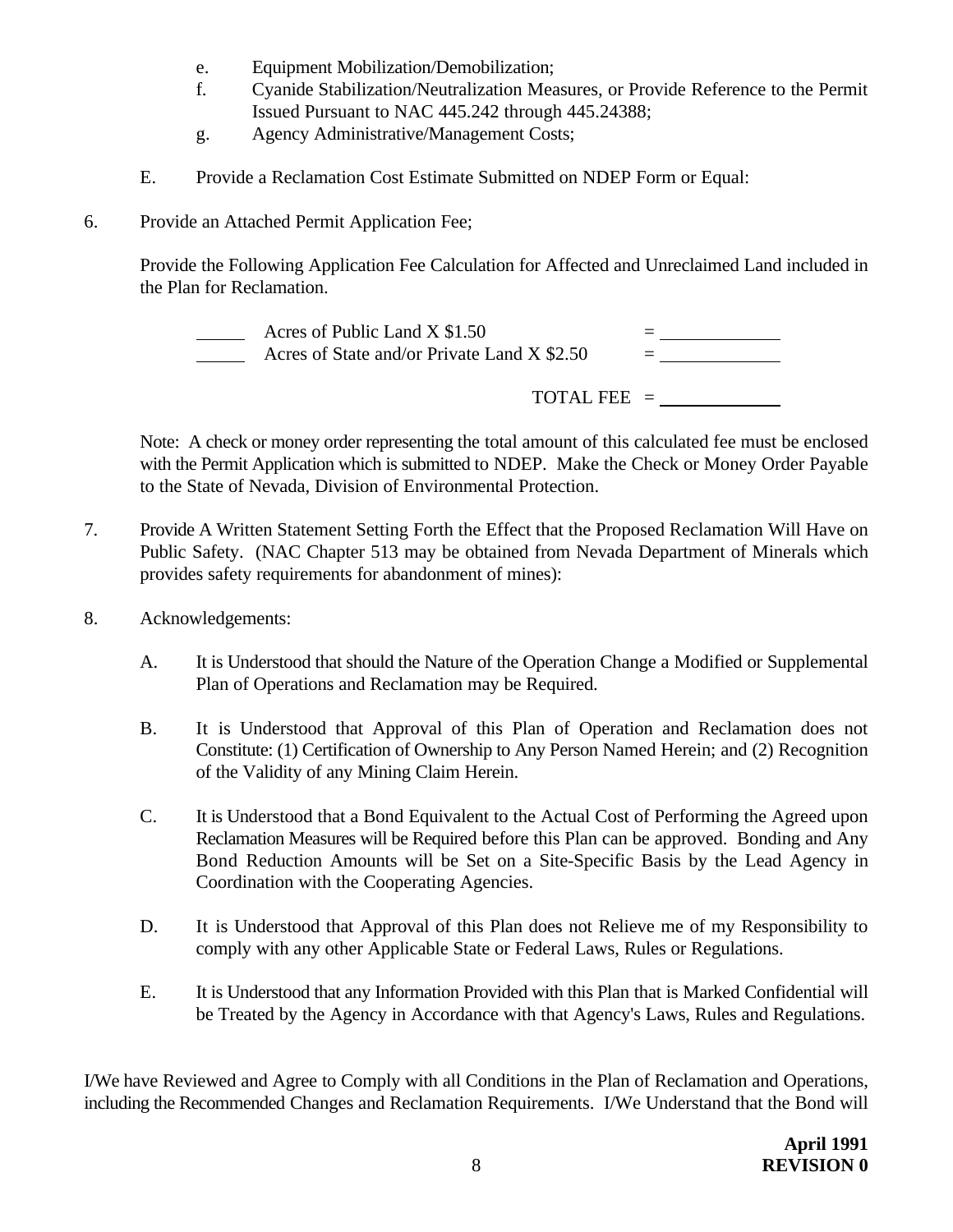not be Released until the Forest Officer, the BLM or the State Agency in Charge gives written Approval of the Reclamation Work.

Operator (or Authorized Official) Date

 $\overline{a}$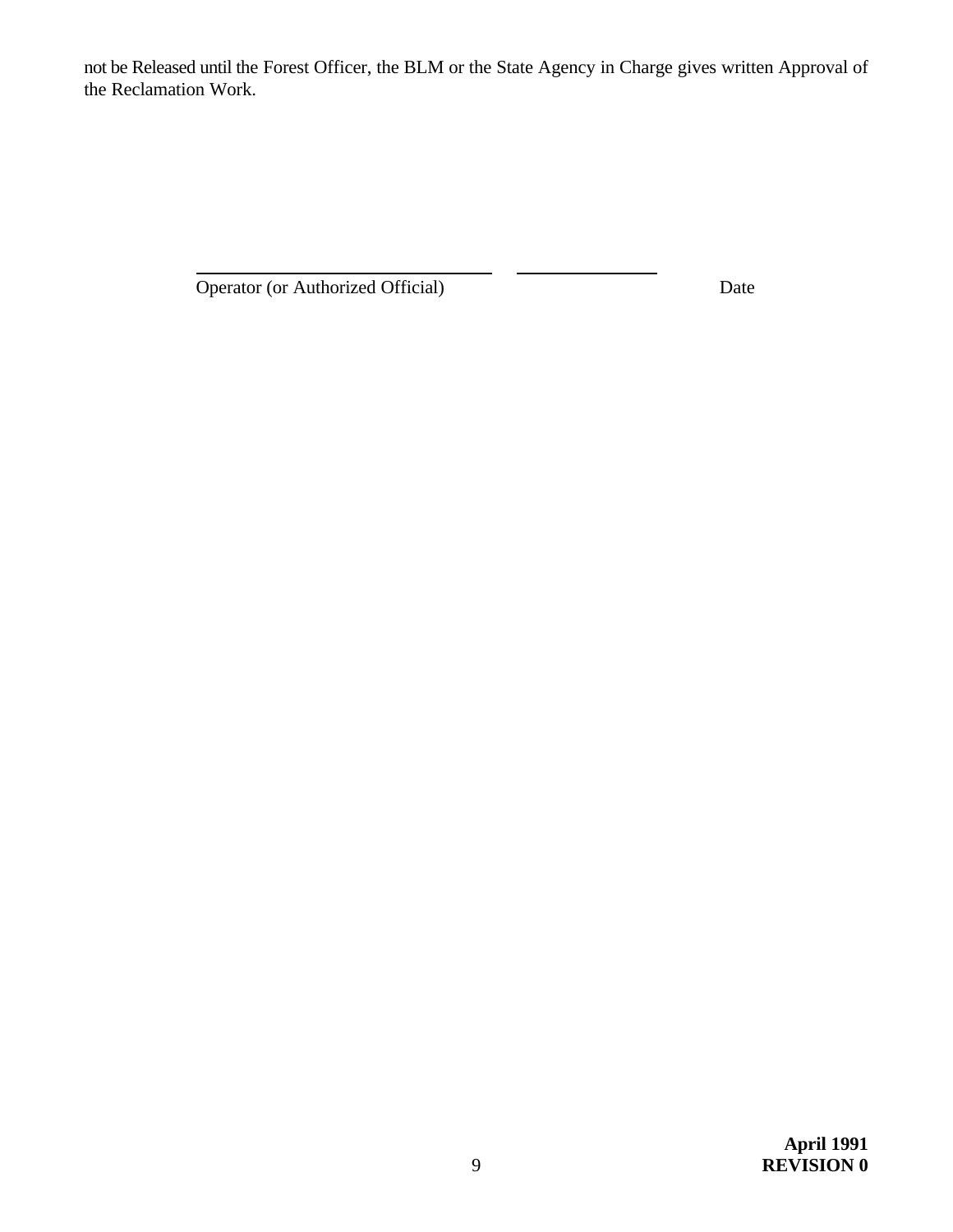### **Contractor and Operator Certification of Exploration Reclamation Cost Estimate for Federal Lands**

|          | I, (name, title, and company) of (address) hereby certify under<br>penalty of 18 USC 1001, that my submitted reclamation estimate and its hourly rates include FICA, SIIS,<br>unemployment insurance, liability insurance, bond premium costs (if applicable), and my profit. |  |  |
|----------|-------------------------------------------------------------------------------------------------------------------------------------------------------------------------------------------------------------------------------------------------------------------------------|--|--|
|          | Signed: (if any) ;                                                                                                                                                                                                                                                            |  |  |
|          |                                                                                                                                                                                                                                                                               |  |  |
| therein. | I, (name, title and company) of (address) hereby certify under<br>penalty of 18 USC 1001, that I have reviewed, or caused to have reviewed, the above contractor's<br>reclamation cost estimate for my project and I concur with the material facts and statements contained  |  |  |
|          | Signed: (if any) ;                                                                                                                                                                                                                                                            |  |  |
|          | Date:                                                                                                                                                                                                                                                                         |  |  |

**NOTE: Title 18 USC § 1001 provides that:**

*"Whoever, in any matter within the jurisdiction of any department or agency of the United States knowingly and willfully falsifies, conceals or covers up any by any trick, scheme, or devise a material fact, or makes any false, fictitious, or fraudulent statements or representations, or makes or uses any false writing or documents knowing the same to contain any false, fictitious or fraudulent statement or entry, shall be fined not more than \$10,000 or imprisoned not more than five years, or both."*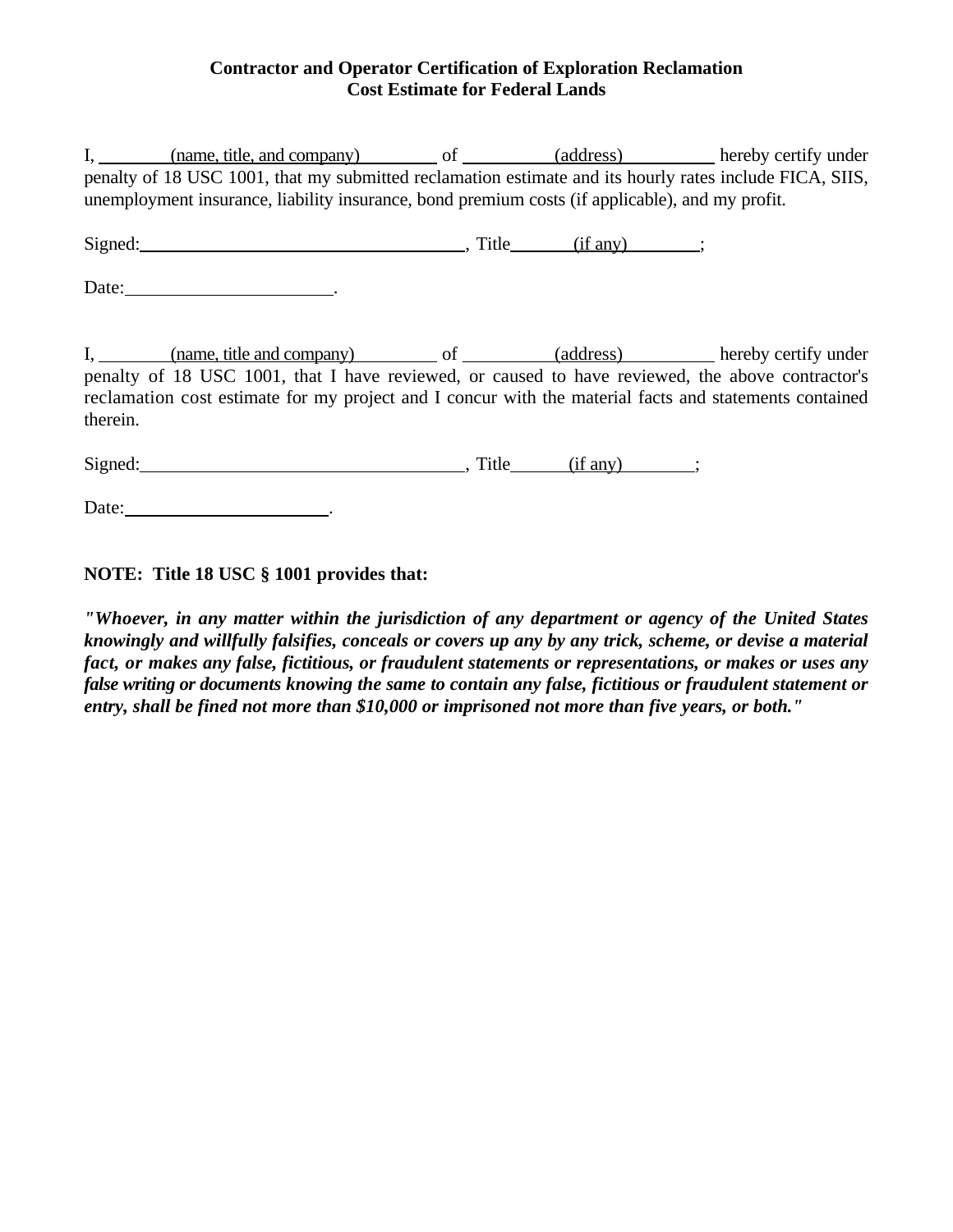### **Mine Plan of Operations Reclamation Bond Checklist**

**NOTE:** This checklist is provided to assist the operator in calculating the engineering and environmental costs required to properly stabilize, reclaim, and restore the area disturbed by his operations. It is not all inclusive, but is intended to serve as a reminder of things that should be considered.

**In all cases, the operator is required to submit a topographic map of appropriate scale with his proposed operations and sites of disturbance clearly depicted upon it.** Accompanying this map will be a document containing the actual detailed calculations of the reclamation proposed. Calculations will be indexed to the appropriate portion of the accompanying map, and to the Mining Operations Cost Estimation Summary Sheet.

The operator is advised that failure to adhere to these requirements will cause the lead agency to deem the plan of operations to be incomplete. The plan cannot be processed until the required map, detailed calculations and Summary Sheet are submitted. The lead agency will assist the operator in obtaining a proper reclamation estimate.

### 1. **Reclamation plan and contract specifications.**

a. This is the cost of preparing before and after site restoration maps, engineering designs for the restoration of roads, pads, trenches, pits, and removal of structures. This can be avoided by preparing suitable maps and designs as part of the reclamation plan.

b. Contract preparation is the time spent by a knowledgeable individual in drawing up a reclamation/construction contract from the data in the reclamation plan and from "a" above.

c. The Federal agencies usually assign this portion of the cost estimate to "Administrative Overhead" to be figured at 10 - 15% of the contract cost.

### 2. **Drill hole abandonment**

a. These are the requirements given in NAC 534. The cost of plugging, capping, and segregation of the hole from the ground water system are to be considered. In the case of abandoned holes, the lead agency will figure its costs based upon having to hire a drilling contractor to affect the proper abandonment of the drill holes. Drill holes that will be "mined through" by the proposed operation do not have to be considered for bonding. For bond reduction criteria, see item # 18 below.

### 3. **Access roads and drill pads**

- a. Mobilization and demobilization
- b. Recontouring or regrading to round off cut and fill slopes.
- c. Removing culverts.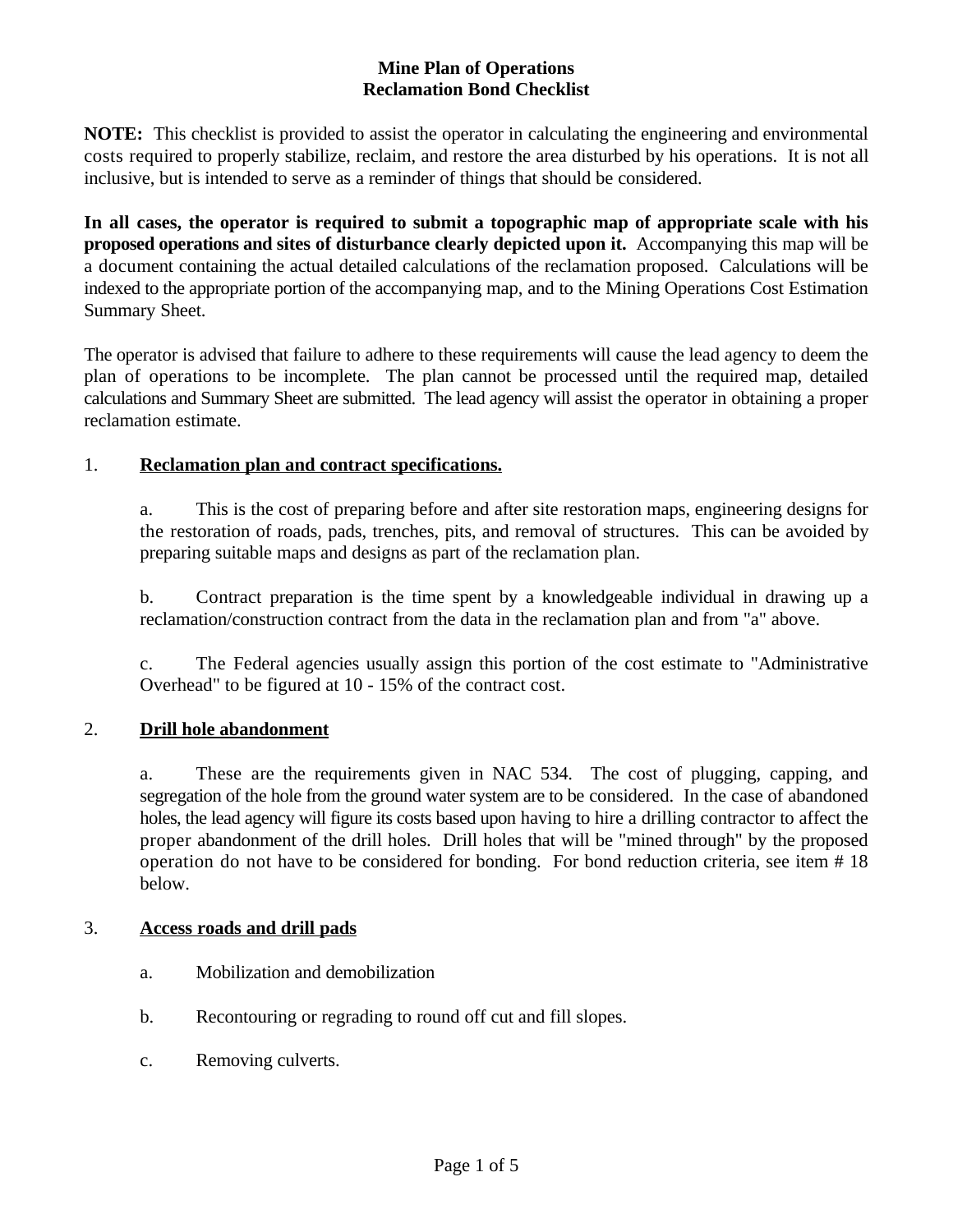- d. Ripping or scarifying the surface.
- e. Constructing water bars.
- f. Revegetation.
- g. Restoring or stabilizing drainage areas or stream beds.

### 4. **Waste and development rock piles**

a. Regrading to round off sharp edges, enhance stability, reduce susceptibility to erosion, and facilitate efforts to establish vegetation.

- b. Revegetation.
- c. Diverting run-on.

### 5. **Dams for tailings ponds.**

- a. Covering with rock, topsoil, or other growth medium.
- b. Revegetation.

c. Rendering the dam incapable of storing any mobile fluid in a quantity which could pose a threat to the stability of the dam, or to the public safety.

d. Containment basins and water treatment facilities for leakage or outflow of effluent.

### 6. **Impoundment for tailings.**

- a. Regrading to promote run-off and reduce infiltration.
- b. Covering with waste rock, topsoil, or other growth medium.
- c. Revegetation.
- d. Diverting run-off.
- e. Containment basins and water treatment facilities for leakage or outflow or effluent.

### 7. **Heaps from leaching.**

a. Regrading to enhance structural stability, promote run-off, reduce infiltration, and control erosion.

b. Federal agencies will require detoxification and neutralization procedures to be covered by the bond.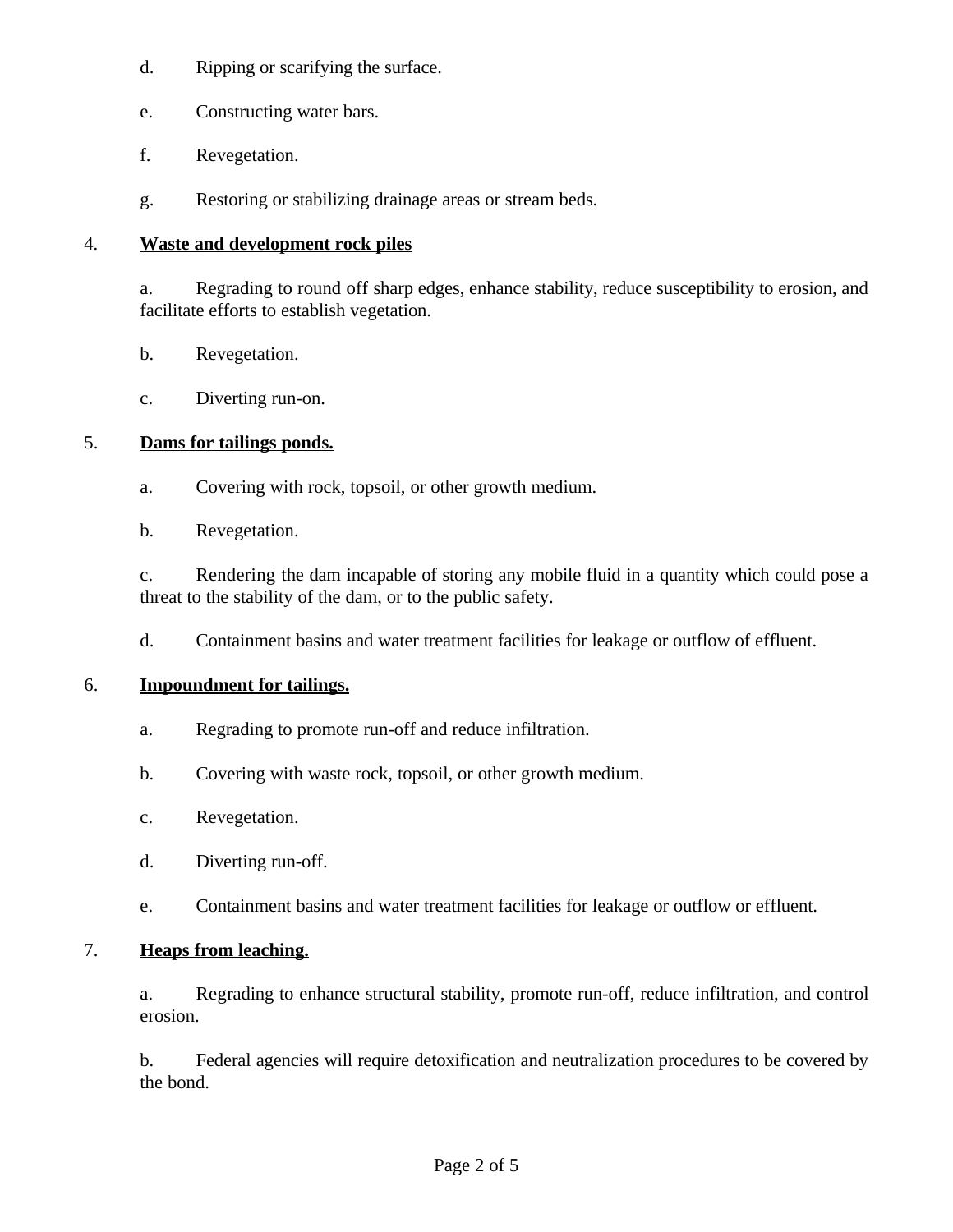- c. Covering with waste rock, topsoil, or other growth medium.
- d. Revegetation.
- e. Stabilization.
- f. Diverting run-off.
- g. Containment and treatment of outflows of residual chemicals or fluids from the heaps.

## 8. **Solution ponds, settling ponds, and other non-tailings impoundments.**

- a. Backfilling and grading pursuant to the land use plan for the site area.
- b. Restoring the pre-disturbance surface water regime.

# 9. **Building foundations, facilities, structures, and other equipment.**

a. Demolishing to the level of the foundation and bury the demolished items on site in conformance with applicable solid waste disposal requirements.

b. Salvaging and sale.

c. Disposal of "a" above off the site, in conformance with applicable solid waste disposal requirements.

d. Continuing use in a manner consistent with the post mining land use of the land.

# 10. **Open pit mines.**

- a. Performing activities that will provide for the public safety.
- b. Stabilizing pit walls or rock faces where required for public safety.
- c. Constructing and maintaining berms, fences, or other means of restricting public access.
- d. Creating a lake for recreational, wildlife enhancement, or other beneficial use.
- e. Revegetation.

# 11. **Underground mines.**

- a. Seal shafts, adits, portals, and tunnels to prevent access.
- b. Constructing and maintaining berms, fences, or other means of restricting access.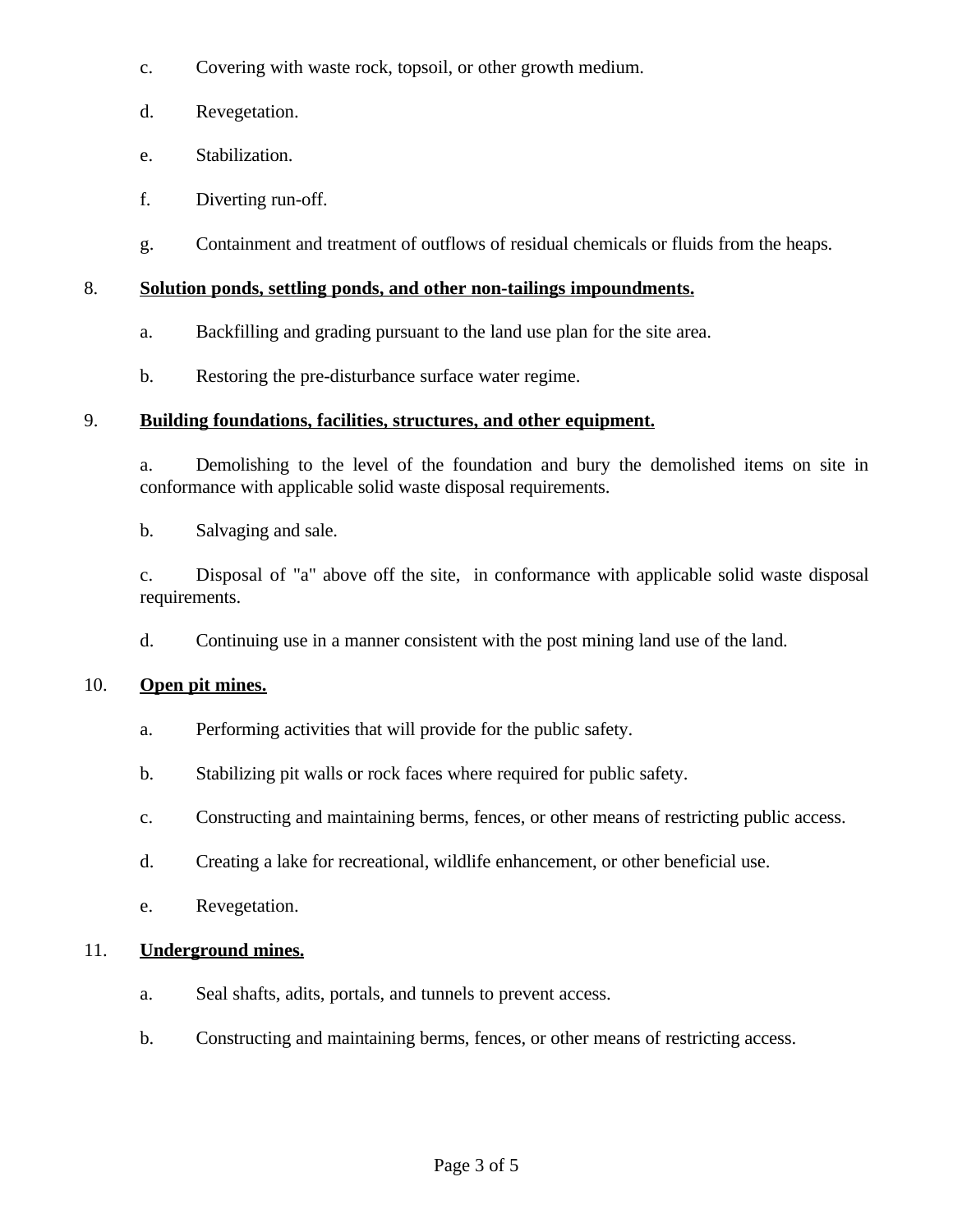### 12. **Revegetation**

- a. Application of top soil or other growth medium.
- b. Seed bed preparation.
- c. Selection of appropriate species of seeds or plants (consult lead agency staff specialist).
- d. Soil amendments such as fertilizers, mulches, or other compounds to assist in plant growth.
- e. Planting or seeding (equipment, personnel, cost of seeds/plants).

### 13. **Supervision**

a. On site supervision of reclamation crews and equipment.

### 14. **Site Maintenance and Site Monitoring**

- a. Remedial dirtwork if the first effort doesn't "take" and begins to erode.
- b. Infill reseeding if required by lead agency if first effort doesn't "take".
- c. Any site monitoring as required by the lead agency.
- d. Monitoring wells for heaps and tailings ponds if required by NDEP.

### 15. **Contractor administrative overhead**

a. For lead agency this will be the field supervisor who is overseeing the reclamation work.

### 16. **Contractor profit**

- a. For BLM and U.S. Forest Service this will be figured at 10% of project cost.
- b. Call NDEP for their current percentage rate.

### 17. **Lead agency administrative overhead**

- a. For BLM this will be 10% of project costs and includes item #1 above.
- b. For U.S. Forest Service this will be 15% of project costs.
- c. Contract NDEP for rates affecting operations completely upon private lands.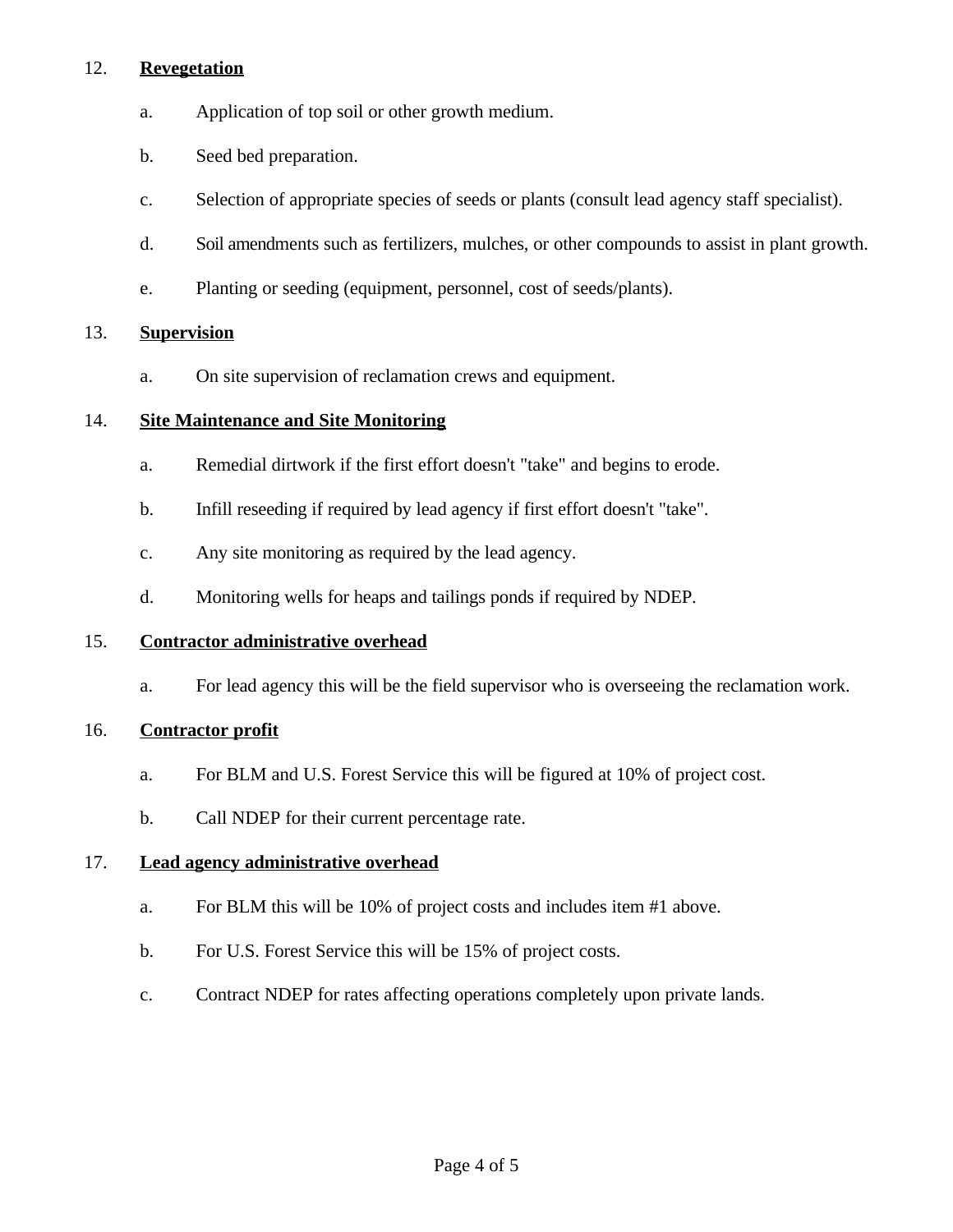### 18. **Reduction in Bonding**

a. The area of the mine containing the cyanide or other leachate circuit, (solution ponds, tailings ponds, heaps, piping, makeup facilities, but not the stripping facilities), will be bonded for 100% of estimated reclamation costs, including neutralization and detoxification if on BLM lands, without exception.

b. The Bureau of Land Management, with the exception of "a" above, depending on the history of the operator, the amount of proposed concurrent reclamation, and the sensitivity of the area, will consider a reduction in bond amount to no less than \$2,000 per acre, unless the operator can show that estimated cost of reclamation will be less than \$2,000 per acre. If the estimated cost is less that \$2,000 per acre, the Bureau of Land Management will bond at the estimated cost. The following formula shall be used when the reclamation bond estimate for those operations exceeds \$2,000 per acre: **Estimated cost - ([estimated cost - \$2,000]**  $\div$  2) = **bond amount per acre.** The operator must request the reduction in writing at the time of submission of his estimate.

c. Currently, a mine bond reduction program as described in "b" above is not available on National Forest lands.

### 19. **Phased or Sequential Bonding**

a. Reclamation bonds can be accepted for specific phases or sequences of an operation, instead of bonding for all proposed surface disturbances at one time. If an operator wishes to bond for only specific operational phases or certain time frames, he may do so. The bond estimate and amount will then be recalculated at the end of each phase or time period, and adjusted accordingly.

b. Operators wishing to use the feature must submit their reclamation estimate calculations in a manner that clearly sets out the costs for each specific phase or time frame of operations to be covered by the phased bond amounts. This may require submission of several Summary Sheets with attached phase or time specific calculations, each covering a specific phase or time period.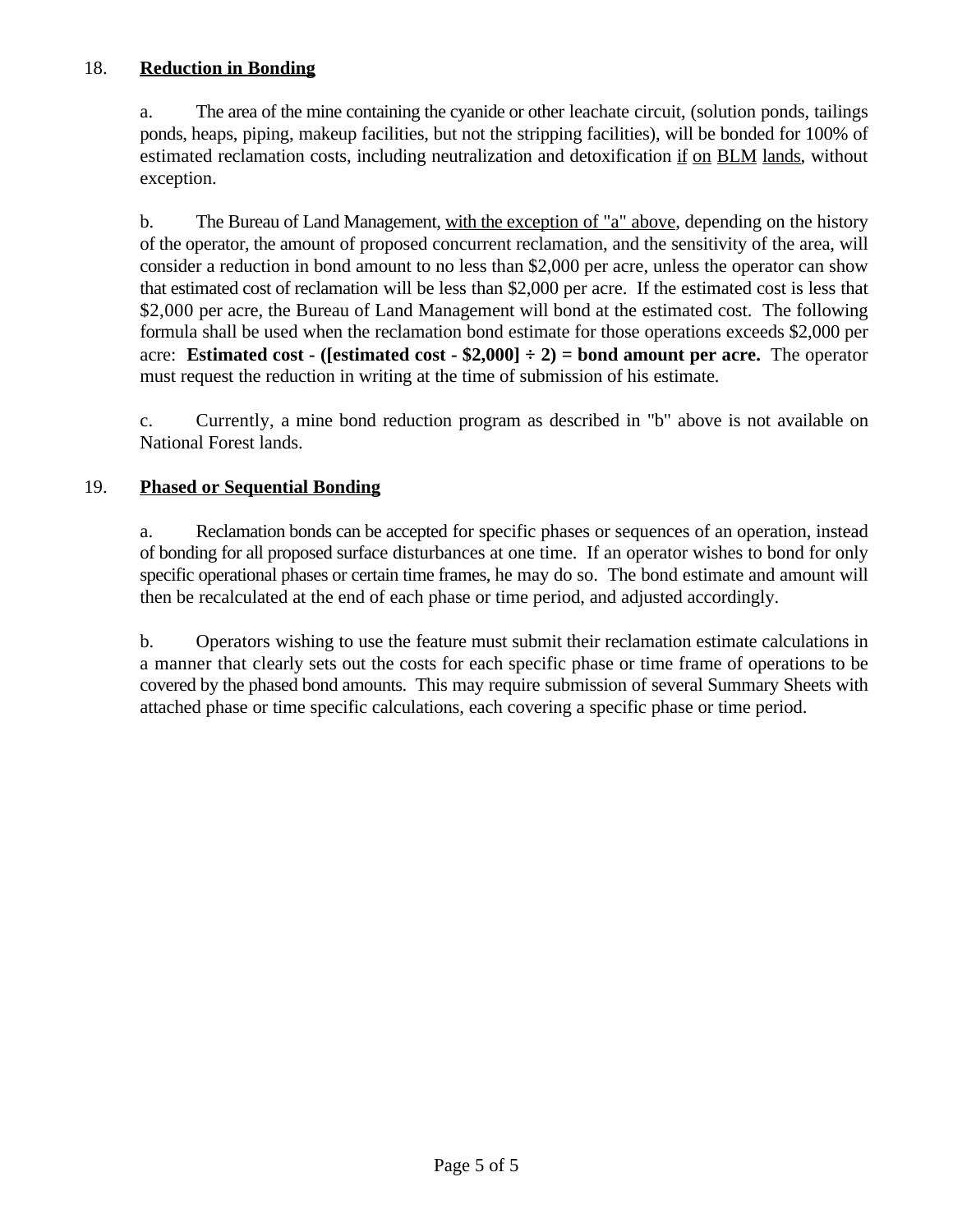#### **Cost Estimation Summary Sheet<sup>1</sup> Mining Operations**

#### A. **Earthwork/Recontouring**

|          |                             |   | $\text{Manpower}(\text{$\S$})^2$ |  | $Equipment(\$))$ | Materials(\$) |
|----------|-----------------------------|---|----------------------------------|--|------------------|---------------|
| 1.       | Roads                       |   |                                  |  |                  |               |
| 2.       | Pits/Adits/Trenches         |   |                                  |  |                  |               |
| 3.       | Process Ponds               |   |                                  |  |                  |               |
| 4.       | Heaps                       |   |                                  |  |                  |               |
| 5.       | Dumps (waste $+$ landfills) | ፍ |                                  |  |                  |               |
| 6.       | <b>Tailings</b>             |   |                                  |  |                  |               |
| 7.       | Buildings & Equipment       |   |                                  |  |                  |               |
| 8.       | Drainage Control Plan       |   |                                  |  |                  |               |
| 9.       | Miscellaneous <sup>3</sup>  |   |                                  |  |                  |               |
| Subtotal |                             |   |                                  |  |                  |               |
|          |                             |   |                                  |  |                  |               |

#### B. **Revegetation/Stabilization**

|          | Roads                       |  |  |
|----------|-----------------------------|--|--|
| 2.       | Pits/Adits/Trenches         |  |  |
| 3.       | Process Ponds               |  |  |
| 4.       | Heaps                       |  |  |
|          | Dumps (waste $+$ landfills) |  |  |
| 6.       | <b>Tailings</b>             |  |  |
| 7.       | Buildings & Equipment       |  |  |
| 8.       | Drainage Control Plan       |  |  |
| 9.       | Miscellaneous <sup>3</sup>  |  |  |
| 10.      | Monitoring                  |  |  |
|          | (post reclamation)          |  |  |
| Subtotal |                             |  |  |

#### C. **Detoxification/Disposal of Wastes<sup>4</sup>**

 $\overline{\phantom{0}}$ 

|          | Process Ponds               |  |  |
|----------|-----------------------------|--|--|
| 2.       | Heaps                       |  |  |
| 3.       | Dumps (waste $+$ landfills) |  |  |
| 4.       | <b>Tailings</b>             |  |  |
|          | Drainage Control Plan       |  |  |
| 6.       | Miscellaneous <sup>3</sup>  |  |  |
| 7.       | Monitoring                  |  |  |
|          | (post reclamation)          |  |  |
|          |                             |  |  |
| Subtotal |                             |  |  |

<sup>3</sup> Miscellaneous items should be itemized on your accompanying worksheets.

Bonding for detoxification and neutralization of the heaps and tailings is currently only required on BLM administered lands. <sup>4</sup>

 $\mu$  All reclamation costs are to be calculated as third party contracts (the agency will put the reclamation contract out to bid in case of operator default). If you seek a bond reduction under NAC 519A.360 based upon your own "in house" equipment and personnel, submit a second cost analysis and a written request for the reduction to the lead agency.

<sup>&</sup>lt;sup>2</sup> For Federal construction contracts. Davis-Bacon wage rates are required. Your wage rates must also contain FICA, SIIS, and other required coverage and benefits covering your workforce.